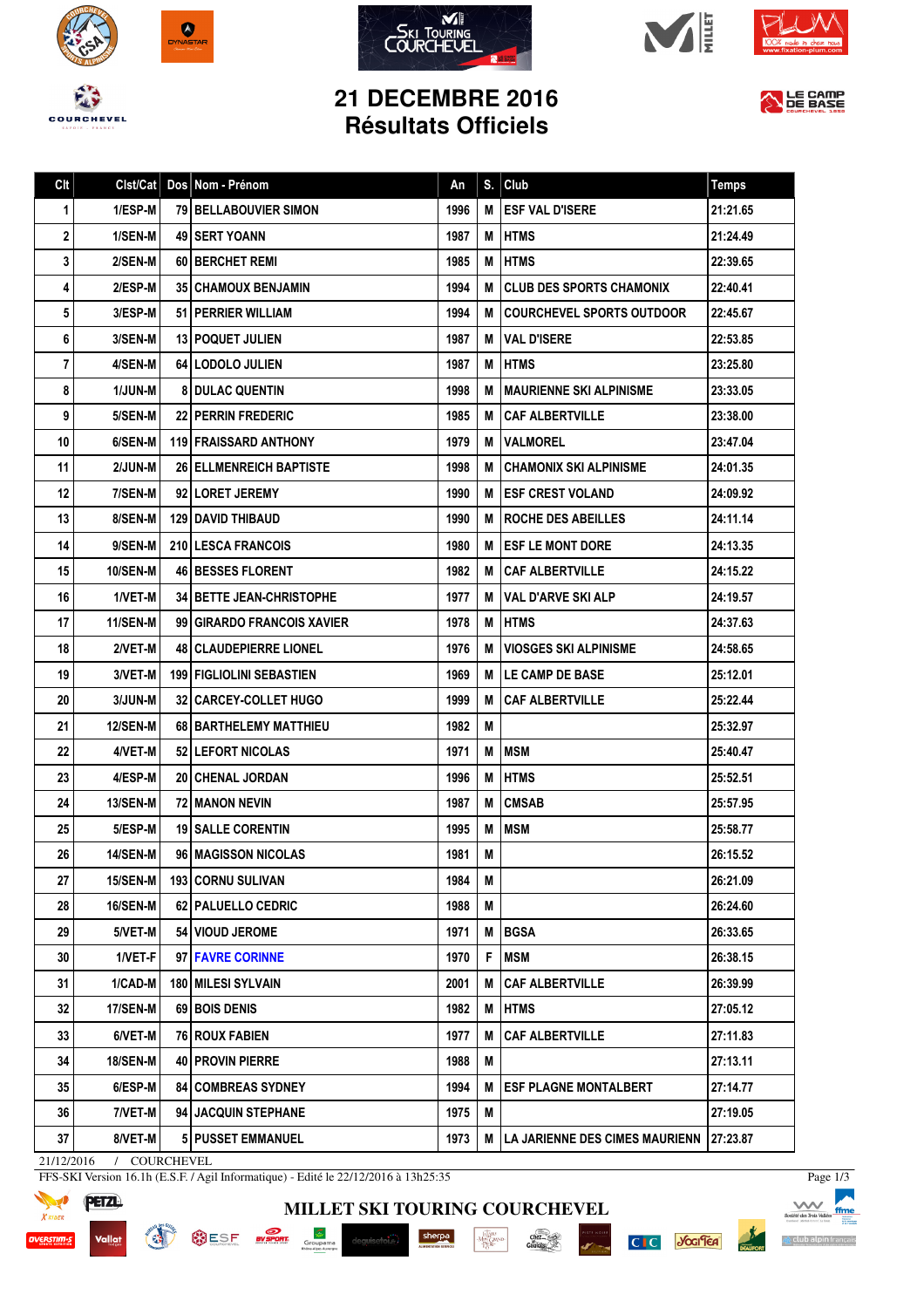| C <sub>It</sub> | Clst/Cat        | Dos Nom - Prénom                   | An   | S. | Club                             | <b>Temps</b> |
|-----------------|-----------------|------------------------------------|------|----|----------------------------------|--------------|
| 38              | 9/VET-M         | <b>16 TERRIN CARL</b>              | 1971 | M  | <b>HTMS</b>                      | 27:46.94     |
| 39              | 10/VET-M        | <b>142   TOMAS-VERA ALPHONSE</b>   | 1963 | M  | <b>TEAM ISERE MONTAGNE</b>       | 28:14.74     |
| 40              | 11/VET-M        | <b>188 BOUCHAGE FREDERIC</b>       | 1971 | M  | <b>ESF COURCHEVEL 1550</b>       | 28:15.43     |
| 41              | 1/ESP-F         | <b>87 DEPLANCHE LAURA</b>          | 1994 | F  | <b>ESF LA TOUSSUIRE</b>          | 28:18.11     |
| 42              | 4/JUN-M         | 178 HARAKAT OTHMAN                 | 1998 | M  |                                  | 28:20.87     |
| 43              | 12/VET-M        | <b>194   BENOIT MICHAEL</b>        | 1975 | M  | <b>IESF COURCHEVEL 1850</b>      | 28:32.75     |
| 44              | <b>19/SEN-M</b> | <b>77 I PROUST ALEXANDRE</b>       | 1982 | M  | <b>COURCHEVEL SPORTS OUTDOOR</b> | 28:40.96     |
| 45              | 13/VET-M        | <b>3 AMBROSINI JEAN CHRISTOPHE</b> | 1967 | М  | I ESF AIME LA PLAGNE             | 28:46.99     |
| 46              | 14/VET-M        | 165 LECLERE FREDDY                 | 1977 | M  | <b>TEAM ISERE MONTAGNE</b>       | 29:10.26     |
| 47              | 2/VET-F         | <b>191 BAU GERALDINE</b>           | 1970 | F  | <b>IMSM</b>                      | 29:13.25     |
| 48              | 15/VET-M        | <b>121 LEMOINE YOANN</b>           | 1972 | M  |                                  | 29:18.77     |
| 49              | 16/VET-M        | <b>183 FILLATRE JEAN-LOUIS</b>     | 1963 | M  | <b>ESF MERIBEL</b>               | 29:27.72     |
| 50              | 17/VET-M        | <b>190 GIANNINA STEPHANE</b>       | 1975 | М  | <b>CAF ALBERTVILLE</b>           | 29:32.47     |
| 51              | <b>20/SEN-M</b> | <b>184 THEVENIOT PETER</b>         | 1987 | M  | <b>IMSM</b>                      | 29:42.83     |
| 52              | <b>21/SEN-M</b> | <b>39 MILLERET CYRIL</b>           | 1988 | M  |                                  | 29:49.39     |
| 53              | 3/VET-F         | <b>28 LATHURAZ VERONIQUE</b>       | 1968 | F  | <b>COURCHEVEL SPORTS OUTDOOR</b> | 30:24.50     |
| 54              | 18/VET-M        | <b>15 BOIS MICHAEL</b>             | 1975 | M  | <b>MAURIENNE SKI ALPINISME</b>   | 30:25.83     |
| 55              | 19/VET-M        | <b>131 CHEDAL ANGLAY JOSEPH</b>    | 1959 | M  |                                  | 30:26.64     |
| 56              | 1/SEN-F         | <b>156 BUGNARD CORAIL</b>          | 1991 | F  | <b>COURCHEVEL SPORTS OUTDOOR</b> | 30:27.37     |
| 57              | <b>22/SEN-M</b> | 148 PERRET HERVE                   | 1978 | M  | <b>ESF COURCHEVEL 1850</b>       | 30:38.97     |
| 58              | <b>23/SEN-M</b> | <b>151 BERTHIER PIERRE</b>         | 1987 | M  | <b>MSM</b>                       | 30:46.97     |
| 59              | 20/VET-M        | 71 BERQUET RENAUD                  | 1962 | M  |                                  | 30:49.00     |
| 60              | 21/VET-M        | <b>134   MOULLEC JEAN-CLAUDE</b>   | 1971 | M  |                                  | 30:52.47     |
| 61              | 7/ESP-M         | <b>47 LATHUILE VINCENT</b>         | 1994 | M  |                                  | 30:57.86     |
| 62              | <b>24/SEN-M</b> | 101 RUFFET BON CORPS ROMAIN        | 1981 | M  | COURCHEVEL SPORTS OUTDOOR        | 31:53.15     |
| 63              | 22/VET-M        | <b>187 DOMERGUE BERNARD</b>        | 1958 | M  | <b>ESF AIME 2000</b>             | 32:07.10     |
| 64              | 2/ESP-F         | <b>116 MONNET CLARISSE</b>         | 1996 |    | F   MSM                          | 32:09.85     |
| 65              | 4/VET-F         | <b>268 CHENAL CLAUDE</b>           | 1967 | F  | <b>HTMS</b>                      | 32:41.48     |
| 66              | <b>25/SEN-M</b> | <b>185 BUGNARD DELFIN</b>          | 1992 | M  |                                  | 32:41.74     |
| 67              | 2/SEN-F         | <b>123 PERRIN ELISE</b>            | 1986 | F  |                                  | 32:44.08     |
| 68              | <b>26/SEN-M</b> | <b>189 JOURDAN ARNAUD</b>          | 1983 | M  |                                  | 32:51.01     |
| 69              | <b>23/VET-M</b> | <b>108   HOUHOU SAMUEL</b>         | 1964 | M  | <b>IESF BELLE PLAGNE</b>         | 33:07.95     |
| 70              | 3/SEN-F         | <b>192   JACQUELIN NOEMIE</b>      | 1991 | F  | <b>CMSAB</b>                     | 33:09.87     |
| 71              | 5/VET-F         | <b>168   BARTNICKI MIREILLE</b>    | 1970 | F  | <b>HTMS</b>                      | 33:45.29     |
| 72              | <b>27/SEN-M</b> | <b>166 DELANOE MORGAN</b>          | 1980 | M  | <b>ESF COURCHEVEL 1650</b>       | 33:56.69     |
| 73              | <b>24/VET-M</b> | 204   BLACK MARK                   | 1973 | Μ  |                                  | 34:10.04     |
| 74              | <b>28/SEN-M</b> | <b>159   SASSON JEREMIE</b>        | 1993 | М  |                                  | 34:25.48     |
| 75              | <b>29/SEN-M</b> | <b>133 RONDEAU GAETAN</b>          | 1983 | М  |                                  | 34:27.46     |
| 76              | 4/SEN-F         | <b>282   MAGISSON DIXANDRA</b>     | 1981 | F  |                                  | 34:29.20     |
| 77              | <b>30/SEN-M</b> | <b>271 BOIS FLORENT</b>            | 1990 | M  |                                  | 34:31.77     |
| 78              | <b>25/VET-M</b> | 288 GESBERT GAETAN                 | 1974 | М  |                                  | 34:36.41     |
| 79              | 6/VET-F         | <b>112 BATCHELOR MELANIE</b>       | 1970 | F  | COURCHEVEL SPORTS OUTDOOR        | 35:04.24     |

21/12/2016 / COURCHEVEL

FFS-SKI Version 16.1h (E.S.F. / Agil Informatique) - Edité le 22/12/2016 à 13h25:36

Page 2/3